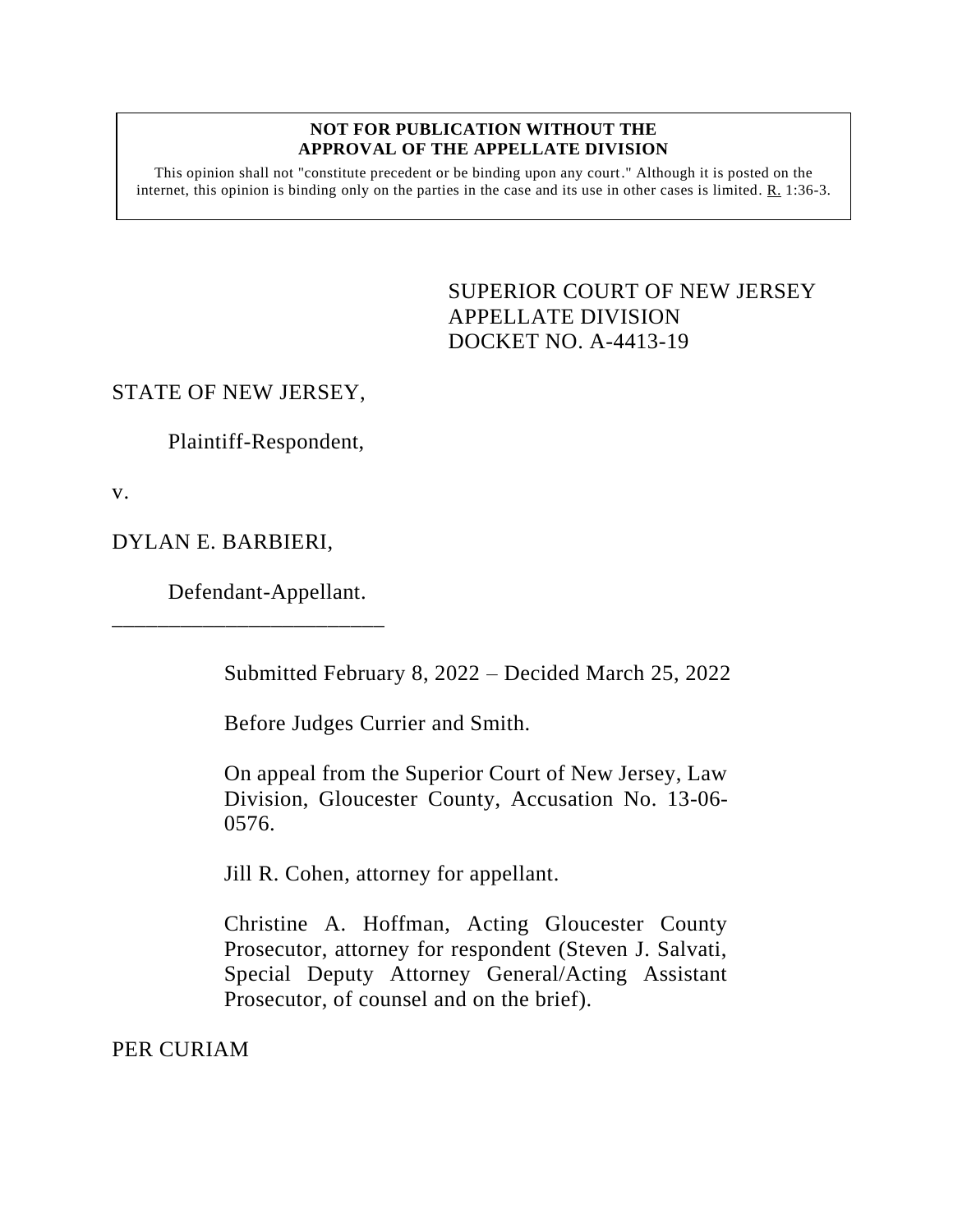Defendant appeals from the denial of his post-conviction relief (PCR) petition after a hearing, asserting he did not enter a knowing and voluntary guilty plea, was not fully advised of the consequences of his guilty plea, and his defense counsel did not review discovery prior to the plea. He also challenges the PCR court's order quashing certain subpoenas. We affirm.

Defendant was charged in an accusation with second-degree robbery, N.J.S.A. 2C:15-1(a)(1), after he attempted to leave a store with two thirty-twoinch flat screen television sets without paying for them. At the time of defendant's arrest he was homeless and unemployed. He had pending shoplifting charges. He admitted to using five to six bags of heroin a day and that he was under the influence of heroin at the time of these events.

Defendant applied and was accepted into the Recovery Court program. In exchange for a guilty plea to the robbery charge, defendant was sentenced to five years' probation in the Recovery Court program.

During the plea hearing, defendant stated that as he got "right outside the front door," a store employee "[g]rabbed [him] by the arm and pulled [him] back inside." Although defendant attempted to get away from the employee by pulling away from him, defendant testified that the store employee "grabbed my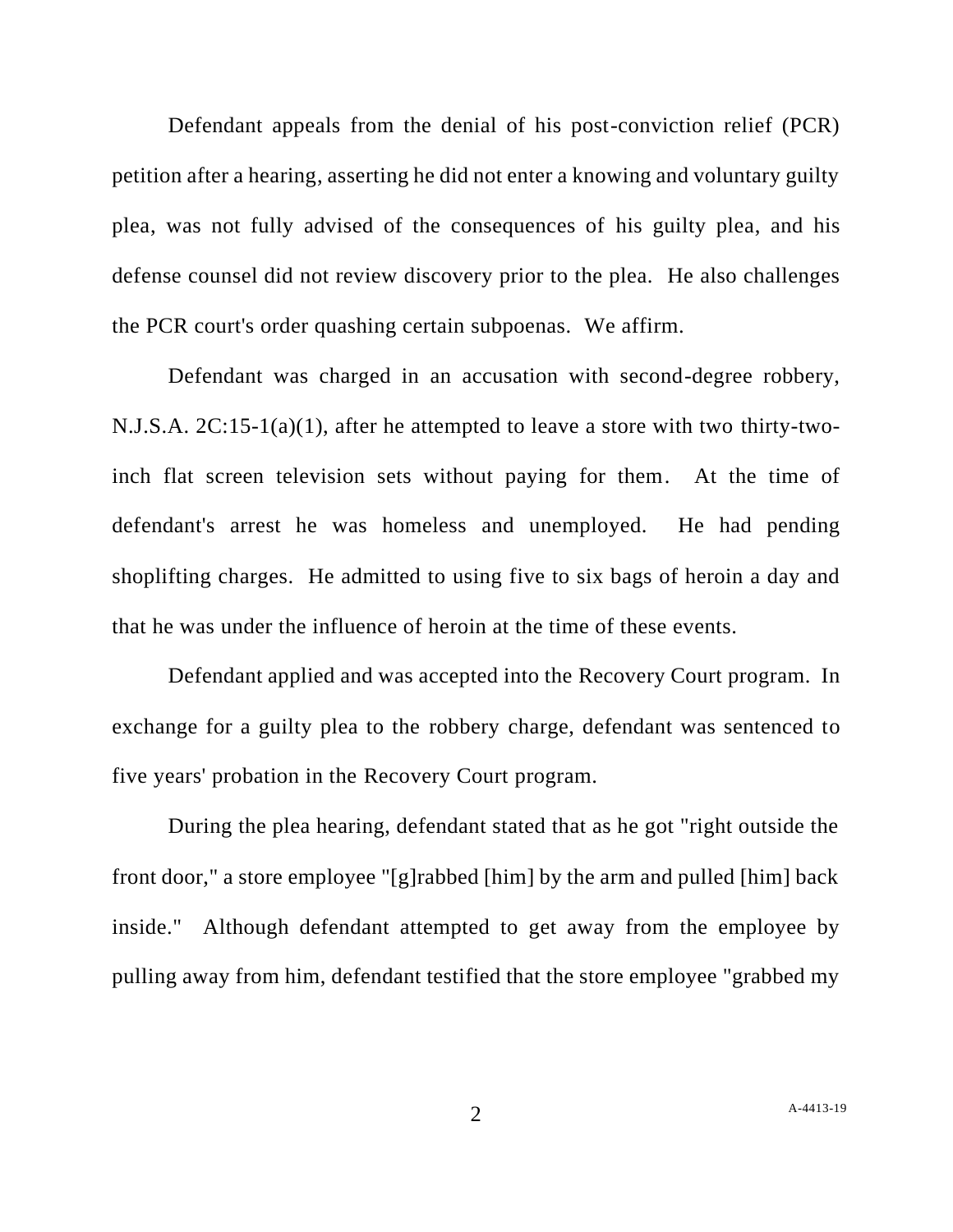jacket and I just kind of pulled off of it." Defendant conceded he used force to pull away.

Defendant also advised the plea judge he understood his right to a grand jury and jury, he was entering into the guilty plea voluntarily, he understood the terms of the plea, and he had discussed the matter with counsel. Defendant also stated he understood if he did not successfully complete the Recovery Court program, he would be subject to an alternate sentence of three years in prison, with an eighty-five percent parole disqualifier pursuant to the No Early Release Act (NERA), N.J.S.A. 2C:43-7.2.<sup>1</sup> Defendant successfully completed the Recovery Court program in November 2016.

In 2019, defendant filed a PCR petition asserting that he received ineffective assistance of counsel because plea counsel did not review discovery with him, resulting in defendant entering a guilty plea without a factual basis. He also contended counsel was ineffective because he failed to adequately explain the consequences of his plea, specifically that a second-degree robbery conviction cannot be expunged, and counsel failed to obtain a more favorable charge that would allow for expungement. Therefore, defendant asserted he did not knowingly and voluntarily enter a guilty plea.

<sup>&</sup>lt;sup>1</sup> The alternate sentence was in the third-degree range.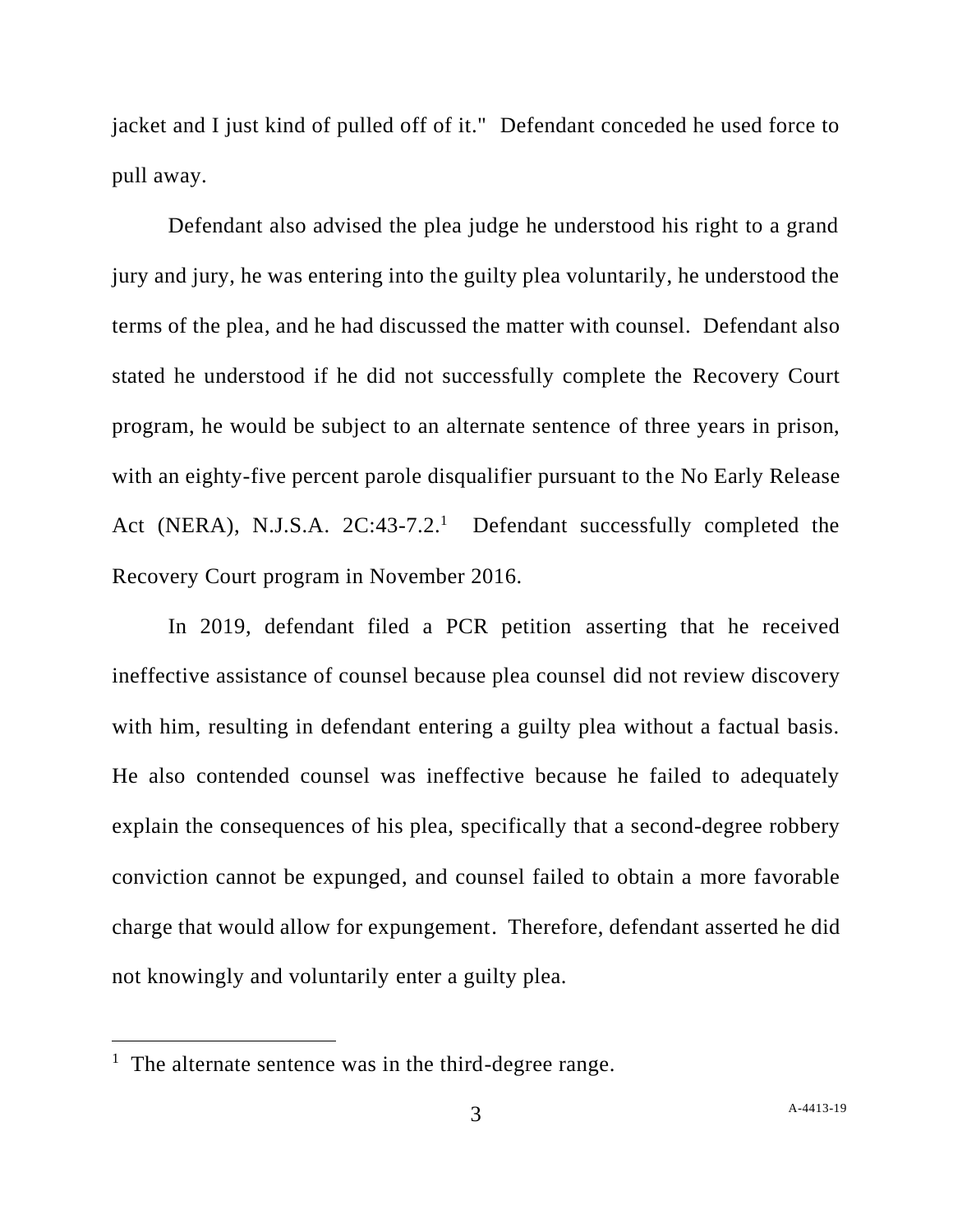After oral argument on the petition, the PCR court granted defendant an evidentiary hearing. Thereafter, defendant served two subpoenas duces tecum for prosecutors to appear and provide the State's files on seven cases unrelated to defendant's guilty plea and for the State's file on defendant's case.

The State moved to quash the subpoenas. In granting the motion to quash, the court found the subpoenas were "overbroad" and did not specify any particular documents in the file that would support defendant's theory that trial counsel was ineffective at the time of his plea. The PCR court also stated that the production of the requested files "risk[ed] revealing information that is protected by the State's work product privilege." In addition, the documents were not relevant to the issues asserted by defendant in the PCR petition.

In a written opinion and accompanying order of June 26, 2020, the court denied the PCR petition. In considering the claim that trial counsel failed to review any discovery, the court found that counsel used his "reasonable professional judgment to effectuate [d]efendant's two goals—getting out of jail and getting in[to] treatment—faster than if [d]efendant had waited additional months to proceed to trial." The court also noted there was no other plea offered other than the second-degree robbery charge. And, the court stated, defendant "failed to show that if plea counsel had acquired and reviewed this discovery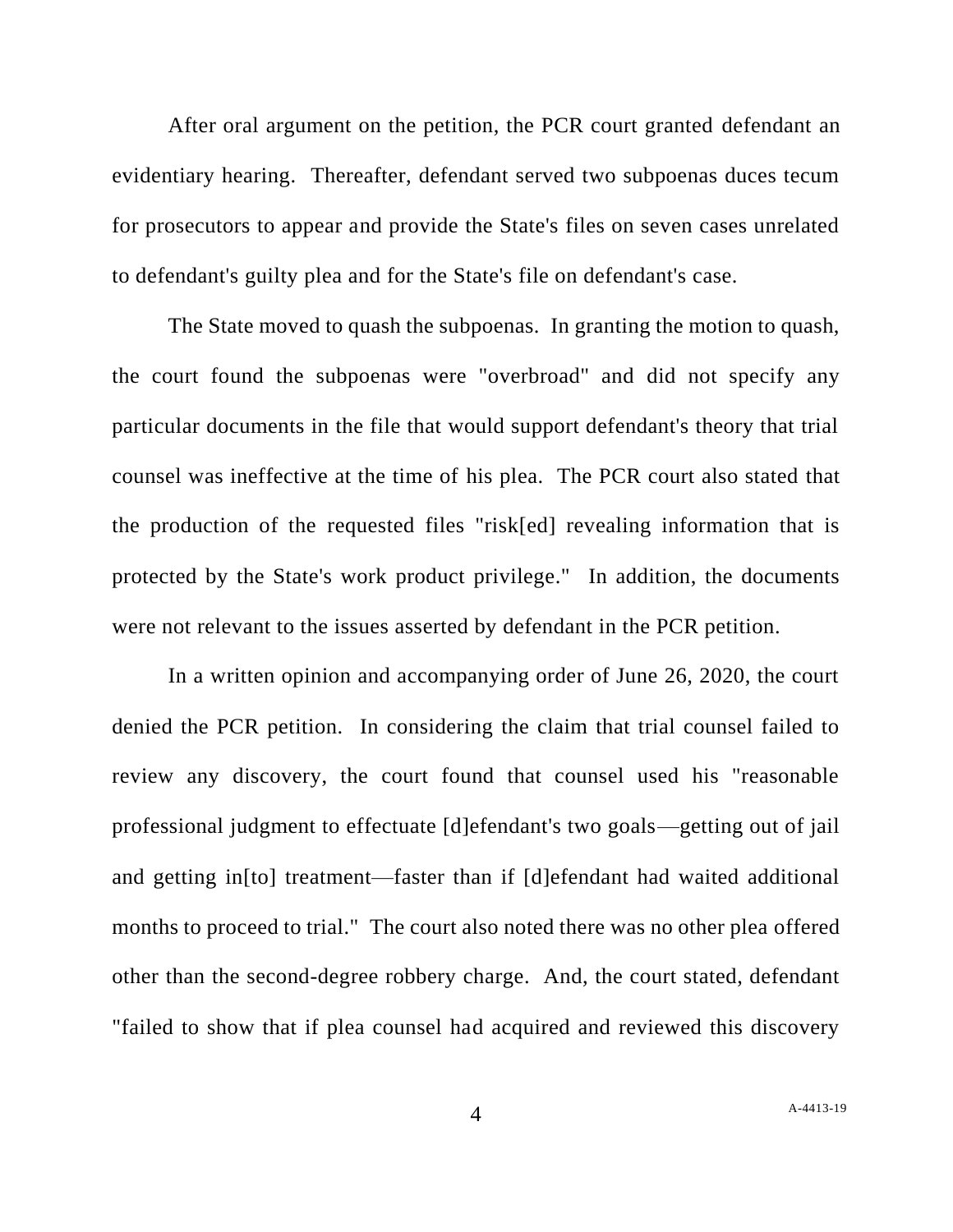with [d]efendant, there is a reasonable probability that the outcome would have been different."

As for counsel's failure to obtain a plea agreement to a lesser degree offense that would permit expungement of his record, the trial court found that "[d]efense counsel's performance was not deficient for failing to secure a more favorable charge over which plea counsel had no control and to which [d]efendant was not entitled." Furthermore, the alternate sentence in the thirddegree range was favorable to defendant. Addressing the claim of ineffective assistance for trial counsel's failure to explain any expungement consequences of the guilty plea, the court stated, "[t]he fact that pleading guilty to seconddegree robbery precluded [d]efendant from seeking expungement is a nonmaterial collateral consequence." And defense counsel was not "ineffective for [his] failure to advise [d]efendant of those [collateral] consequences." The PCR court further found that defendant had not demonstrated "there [was] a reasonable probability that, but for counsel's errors, [he] would not have pled guilty and would have insisted on going to trial."

Defendant raises the following points for our consideration:

POINT I. THE PCR COURT FAILED TO ADDRESS WHETHER THE DEFENDANT ELICITED A FACTUAL BASIS AND ENTERED A[] KNOWING AND VOLUNTARY PLEA

5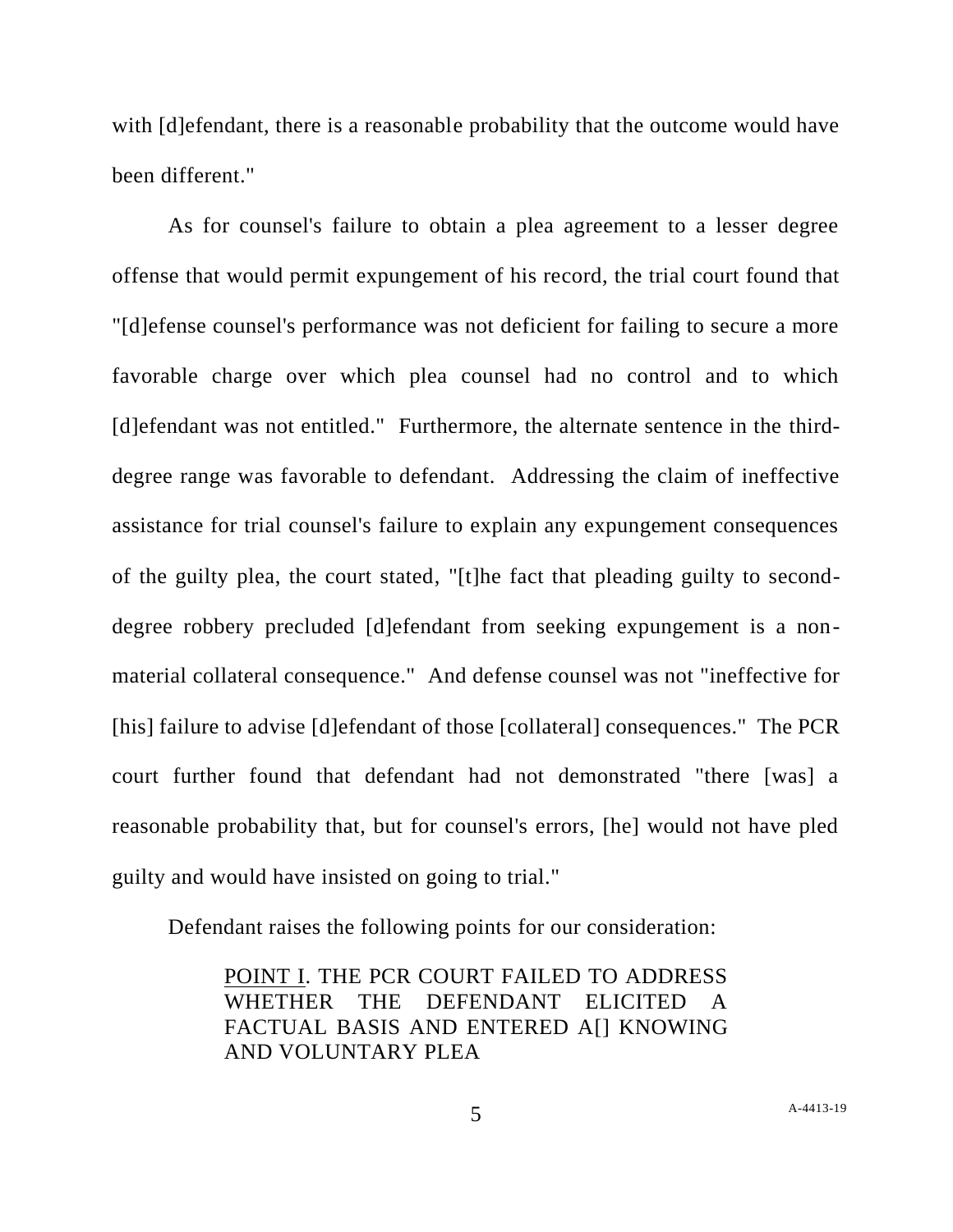POINT II. THE PCR COURT ERRED IN FAILING TO ADDRESS WHETHER APPELLANT'S TRIAL COUNSEL'S ASSISTANCE [A]FFECTED THE OUTCOME OF THE CASE

POINT III. THE PCR COURT ERRED BY DENYING THE APPELLANT A FULL AND FAIR EVIDENTIARY HEARING BY PRECLUDING THE APPELLANT FROM CALLING WITNESSES AND BY QUASHING THE DEFENSE SUBPOENAS DUCES TECUM

In considering Point I, we are satisfied the PCR court did not err in finding defendant's guilty plea to the robbery charge was supported by an adequate factual basis. Defendant stated he used force while committing the theft of two television sets. Defendant also gave a voluntary and knowing plea. He informed the court: he understood his rights, he was giving up his right to a grand jury and jury, he was not threatened or forced into entering a plea, and he had sufficient time to discuss the waiver of his rights with counsel.

We turn next to the ineffective assistance of counsel claims. The standard for determining whether counsel's performance was ineffective for purposes of the Sixth Amendment to the United States Constitution was formulated in Strickland v. Washington, 466 U.S. 668 (1984), and adopted by our Supreme Court in State v. Fritz, 105 N.J. 42 (l987). To prevail on a claim of ineffective assistance of counsel, defendant must meet the two-prong test of establishing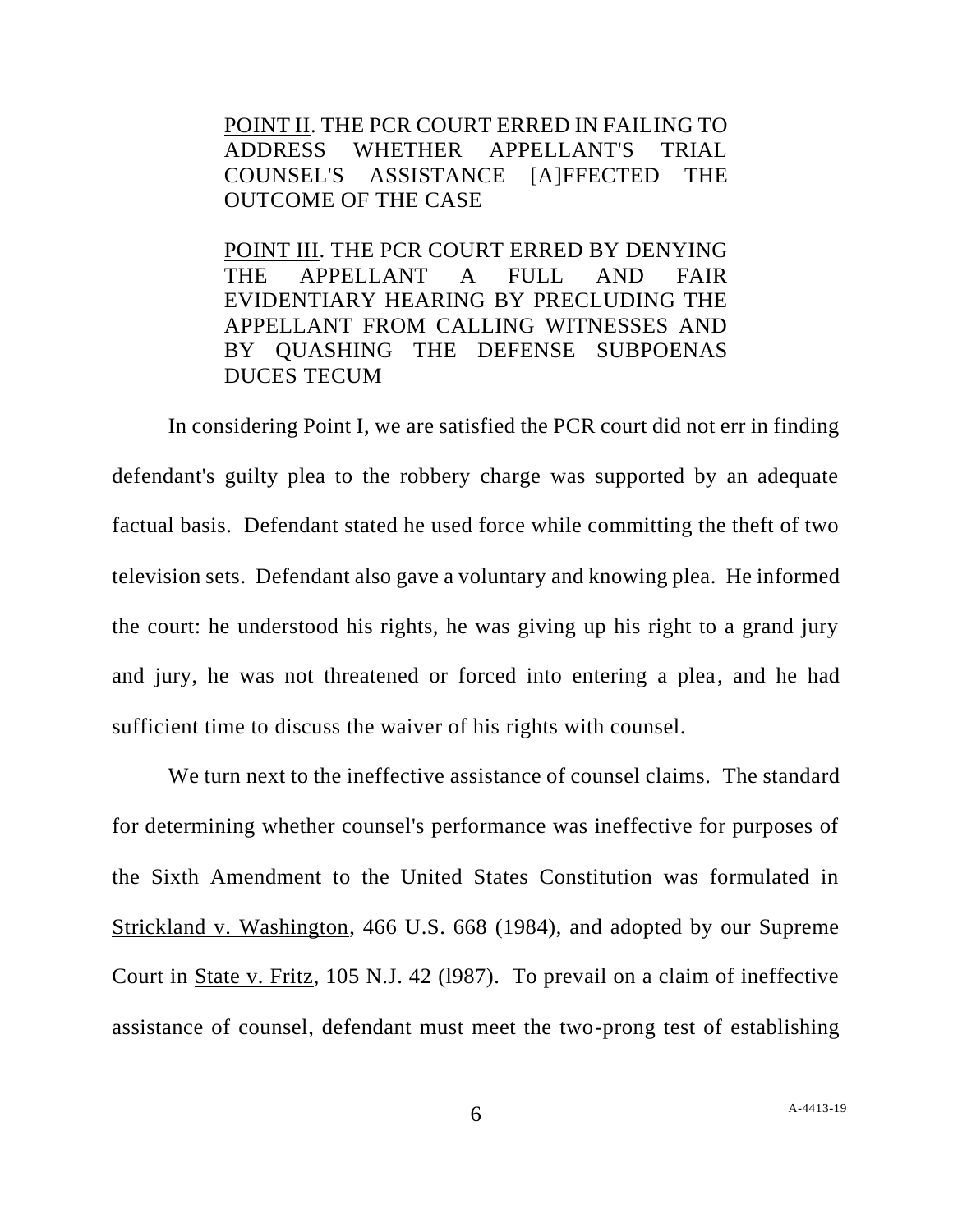that: (l) counsel's performance was deficient and counsel made errors that were so egregious that counsel was not functioning effectively as guaranteed by the Sixth Amendment; and (2) the defect in performance prejudiced defendant's right to a fair trial such that there exists a "reasonable probability that, but for counsel's unprofessional errors, the result of the proceeding would have been different." Strickland, 466 U.S. at 687, 694.

To establish a prima facie case of ineffective assistance of counsel, a defendant must present legally competent evidence rather than "bald assertions." State v. Cummings, 321 N.J. Super. 154, 170 (App. Div. 1999). Defendant has not met that standard.

On appeal, defendant renews his ineffective assistance of counsel claims, stating that defense counsel did not review discovery prior to the plea hearing, counsel failed to procure a plea to a lesser degree offense, and counsel failed to explain the consequences of pleading to a second-degree crime. We are unpersuaded.

Defendant and his trial counsel testified during the PCR hearing. Defendant agreed that counsel met with him several times during which they discussed his options and the Recovery Court program. Counsel also explained the charges defendant might face. Defendant stated that counsel told him the

7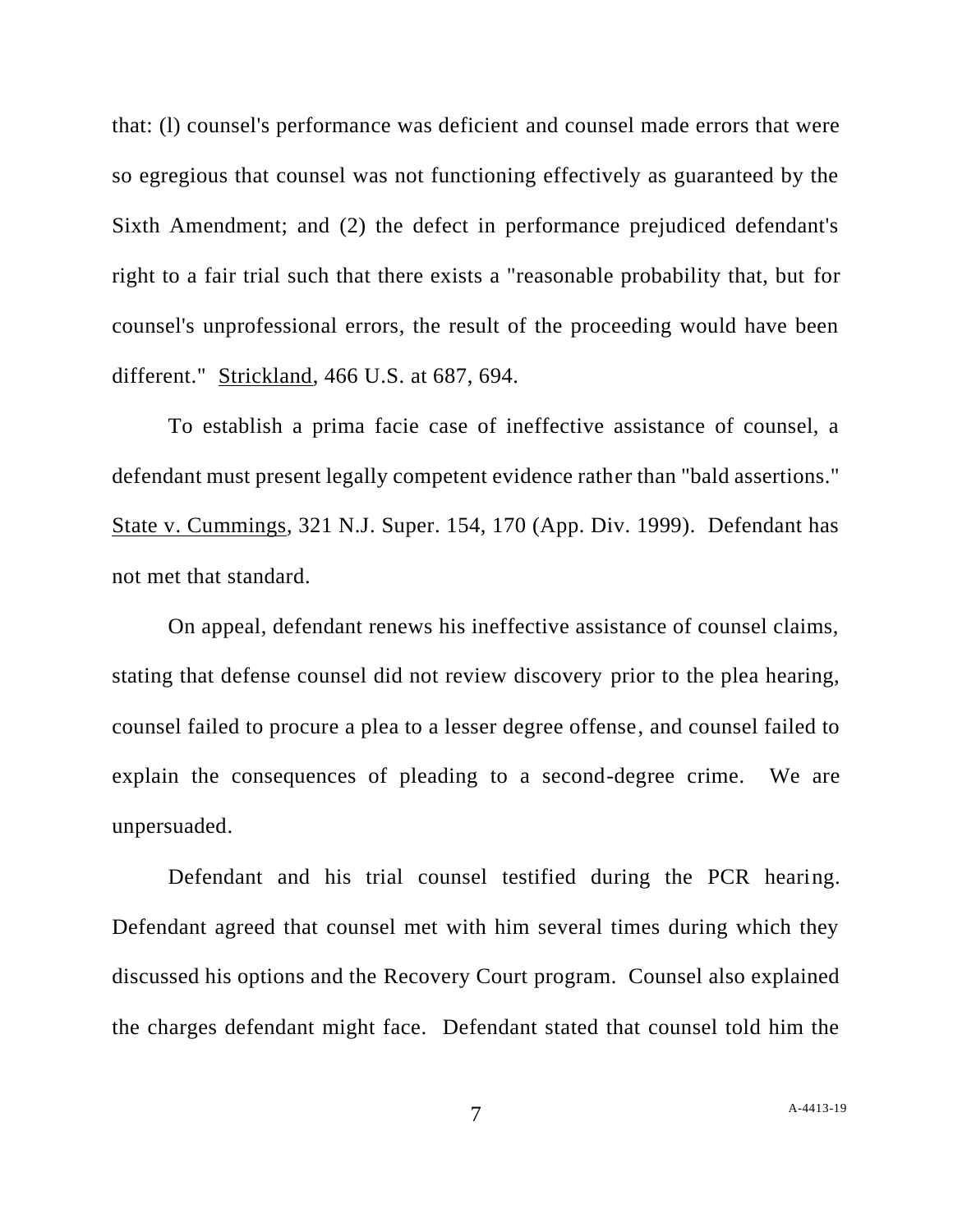State's plea offer was a plea to second-degree robbery and he would be sentenced to probation and Recovery Court.

Defendant testified that he pleaded guilty because "[he] wanted to" and that counsel did not force him to enter a guilty plea. Defendant stated he pleaded guilty to second-degree robbery to meet his goals of "get[ting] out of jail" and having his "addiction addressed."

Defendant's counsel also testified during the PCR hearing, stating he believed he was "competent," "prepared in answering the plea," and "diligently represented [defendant] at [the] time." Counsel stated he used his "professional judgment" and expertise with the Recovery Court program to "la[y] out the options to the defendant" and help him get out of jail and into treatment—which aligned with defendant's wishes. Counsel further said that the cost of going to trial was too great, as it would likely result in defendant remaining in jail for up to eight months—making defendant's recovery from his substance abuse addiction less likely. Counsel admitted that he had not received discovery from the State prior to the plea.

In determining effectiveness and reasonableness of counsel, a court must provide defense counsel with a "strong presumption that [their] conduct falls within a wide range of reasonable professional assistance." Strickland, 466 U.S.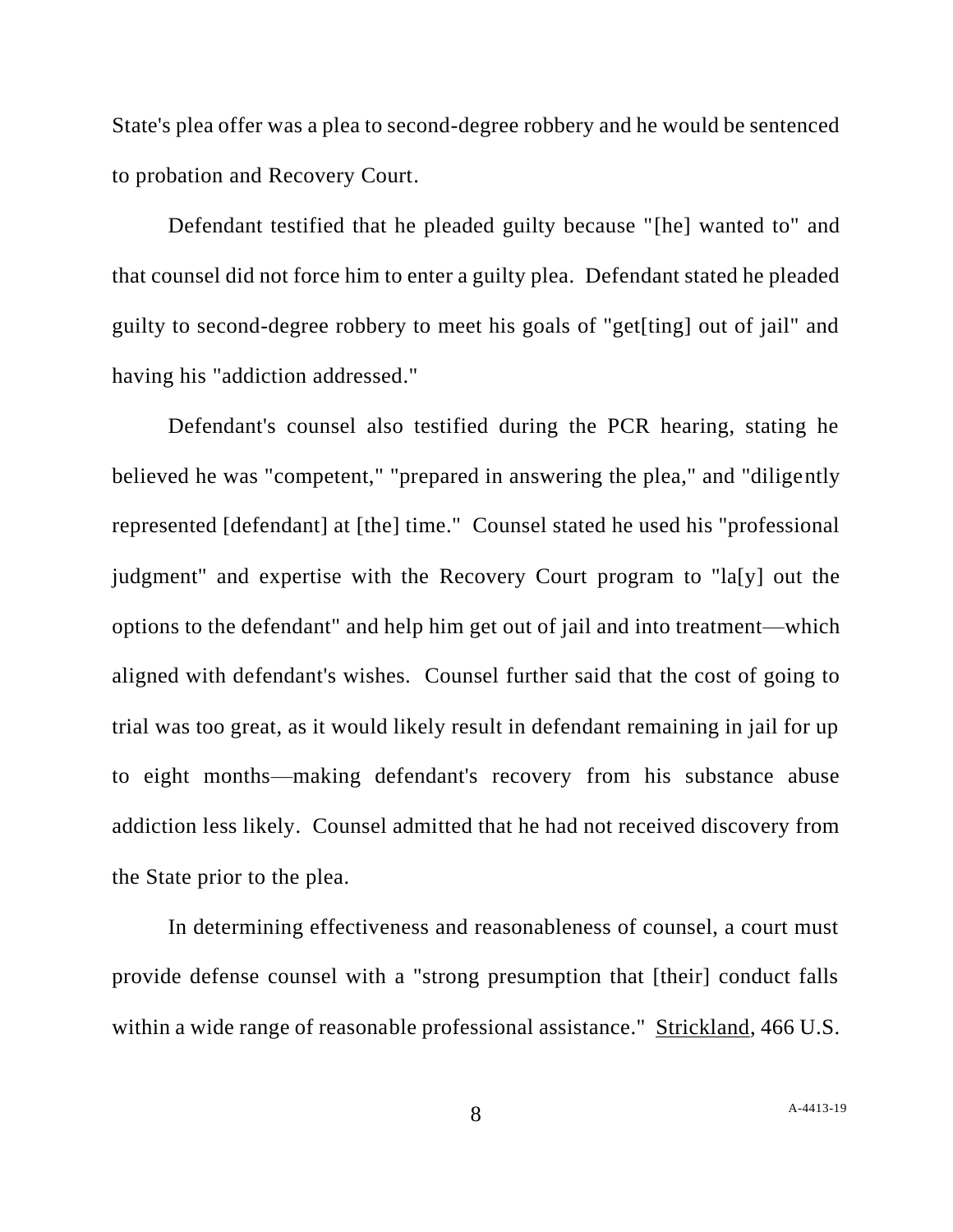at 689. The reviewing court gives "a heavy measure of deference to counsel's judgments." State v. Chew, 179 N.J. 186, 205 (2004) (quoting State v. Martini, 160 N.J. 248, 266 (1999) (citation omitted)).

Defendant has failed to show that counsel's performance was deficient to the extent that he did not receive counsel guaranteed under the Sixth Amendment. Trial counsel made strategic decisions and followed defendant's wishes for admission into the Recovery Court program. This was a better result than awaiting discovery and trial with a possible five to ten-year sentence exposure subject to NERA. And pleading at an earlier stage of the proceedings allowed defendant to begin treatment for his addiction sooner by entering a longterm, in-patient facility.

Even if counsel's performance was deficient under prong one, defendant still cannot meet his burden under the second Strickland-Fritz prong, as defendant has not proven that counsel's deficiency affected the outcome of the proceedings. Defendant has not stated he would not have pleaded guilty had defense counsel reviewed discovery. As the PCR court stated, even if discovery was provided, the State did not make any additional plea offers. Defendant has not proffered any evidence demonstrating a "reasonable probability" that, but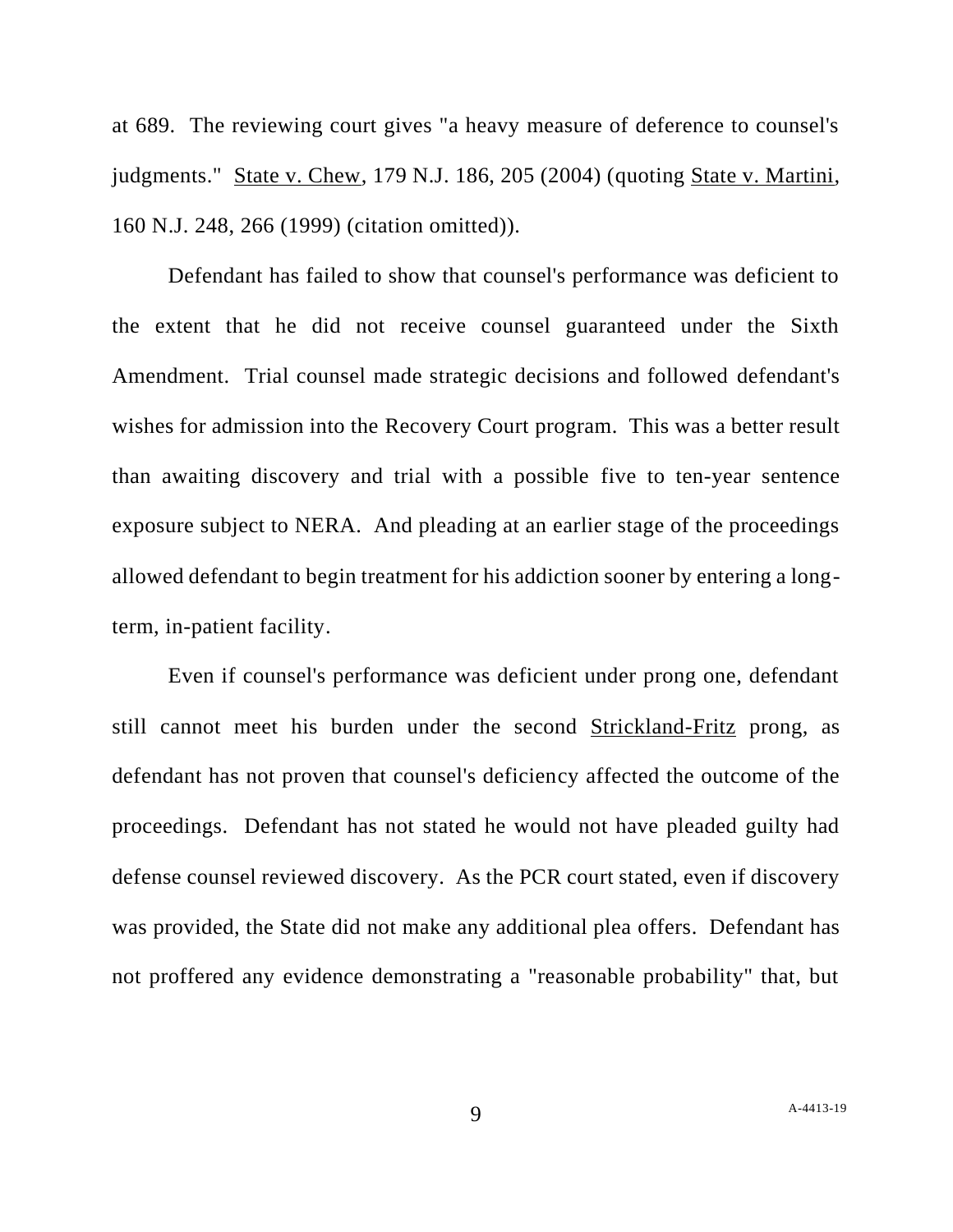for defense counsel's failure to review discovery, defendant would have changed his decision to plead guilty and insisted on going to trial.

We reach a similar result regarding defendant's argument that counsel was ineffective for failing to plead down the second-degree robbery charge to a lesser offense. The decision whether to extend a plea offer rests with the prosecutor, not defense counsel. State v. Williams, 277 N.J. Super. 40, 46 (App. Div. 1994). Defendant also produced no evidence that the prosecutor would have downgraded the charge.

Next, defendant contends he was deprived of effective counsel because defense counsel failed to advise defendant of the consequences of pleading guilty to second-degree robbery, namely that it cannot be expunged.

Our Supreme Court has held that in discussing a plea offer, defense counsel only needs to explain the direct or penal consequences of a guilty plea, not all of the collateral consequences. State v. Bellamy, 178 N.J. 127, 134 (2003) (emphasis added) (quoting State v. Howard, 110 N.J. 113, 122 (1988)). Direct and penal consequences are those which are so severe that fundamental fairness requires a defendant be informed prior to entering a guilty plea; one such direct and penal outcome that counsel must alert defendant of is the consequence that defendant will be confined for the remainder of his or her life.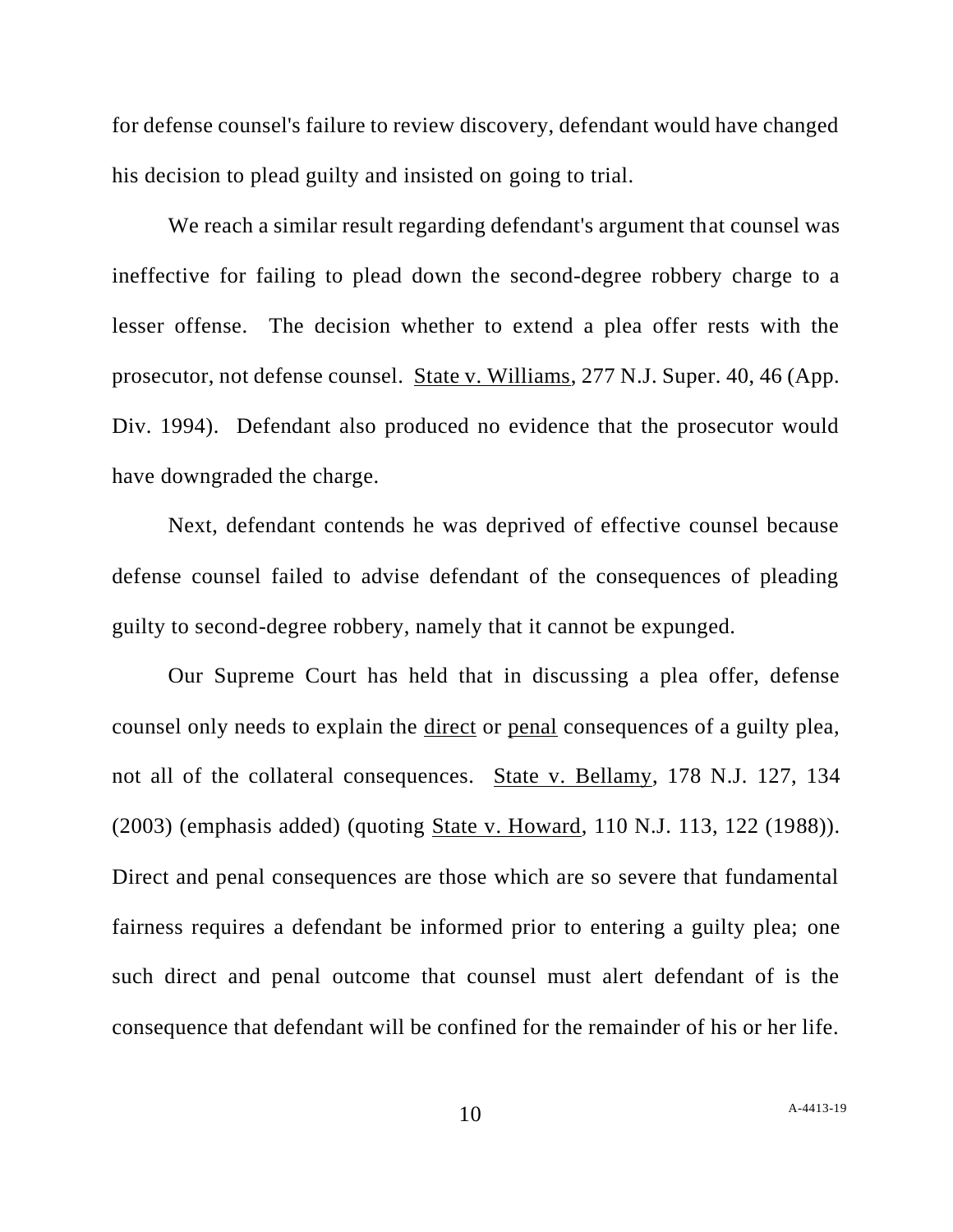Id. at 139-40. This court has recognized collateral consequences, including: loss of employment, effect on immigration status, voting rights, possible license suspension, and possible dishonorable discharge from the military. State v. Heitzman, 209 N.J. Super. 617, 622 (App. Div. 1986), aff'd o.b., 107 N.J. 603, 604 (1987).

Defense counsel was not deficient in his representation by failing to advise defendant that his plea to second-degree robbery was not subject to expungement. Whether a criminal record may be expunged does not rise to the magnitude of an outcome such as life imprisonment, parole ineligibility, or the restrictions of Megan's Law. See Bellamy, 178 N.J. at 139-40 (holding that indefinite confinement requires defendant be informed of such prior to pleading guilty); see also Howard, 110 N.J. at 125 (allowing plea withdrawal where defendant was unaware of parole eligibility implications). Expungement eligibility is not a direct or penal consequence of a guilty plea.

Defendant also has not shown that any information regarding expungement of his record would have changed his decision to plead guilty. During the PCR hearing, defendant stated if he had "known or been advised that a conviction for robbery could never be expunged," he would have hesitated to take the plea offer. However, he also testified that his goal was to avoid jail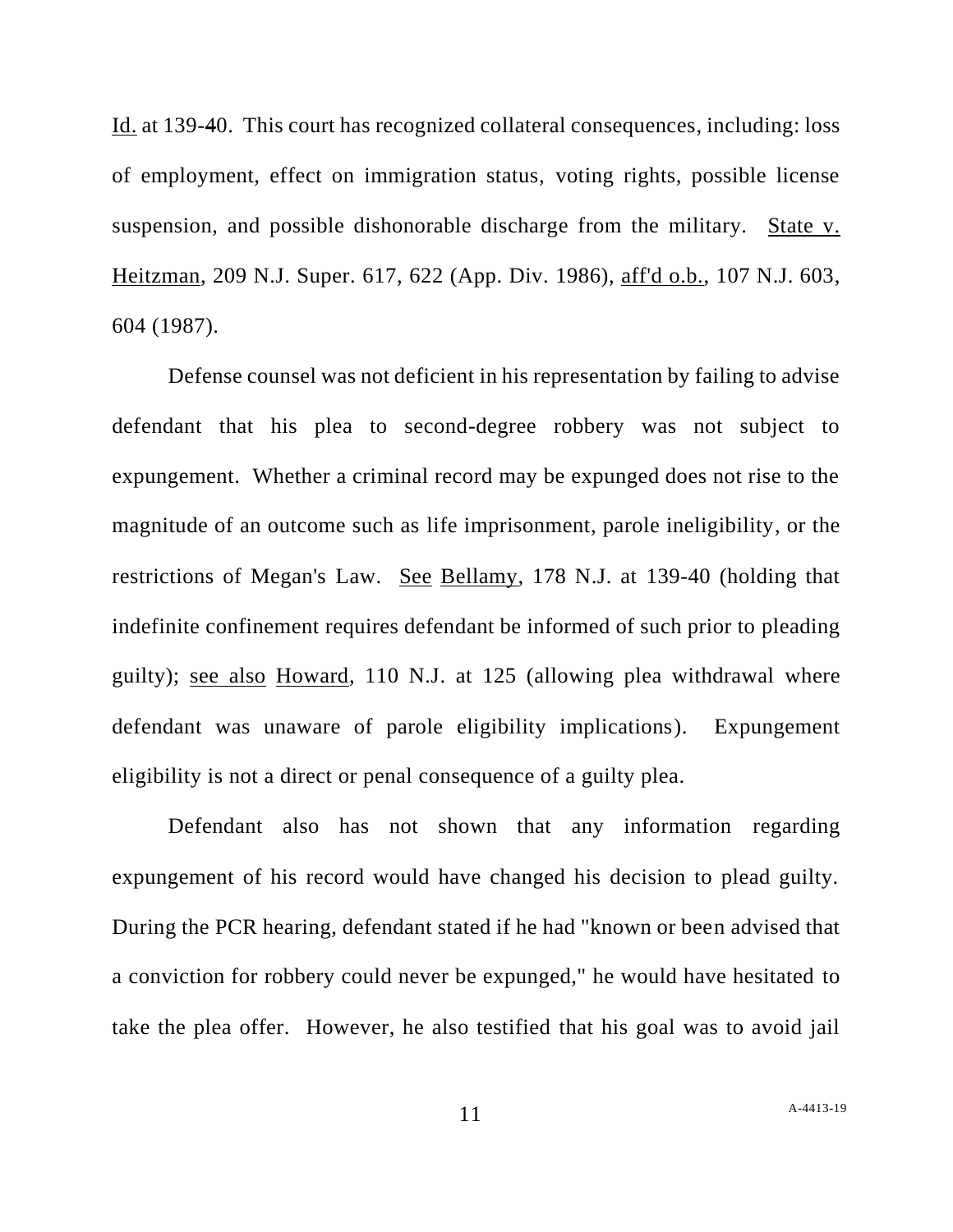time and enter the Recovery Court program to receive treatment for his addiction—goals he achieved by pleading guilty to second-degree robbery. As previously stated, there was no other plea offer. Defendant has not satisfied his burden under Strickland.

We turn to defendant's contention that the court erred in granting the State's motion to quash certain subpoenas. After defense counsel and two prosecutors testified at the PCR hearing, defendant issued the subpoenas for eight case files from the prosecutor's office. Defendant proffered he needed his own file to see if there was a transmittal sheet regarding the production of discovery prior to the entry of defendant's guilty plea. Defendant sought production of the other seven files to demonstrate that the State had, in the past, downgraded second-degree robbery charges to a lesser, third-degree theft charge.

The PCR court did not abuse its discretion in granting the State's motion to quash. The eight case files defendant subpoenaed are not relevant to the central issue in defendant's PCR petition—–whether defendant received ineffective assistance of counsel and whether defendant entered into his guilty plea knowingly and voluntarily.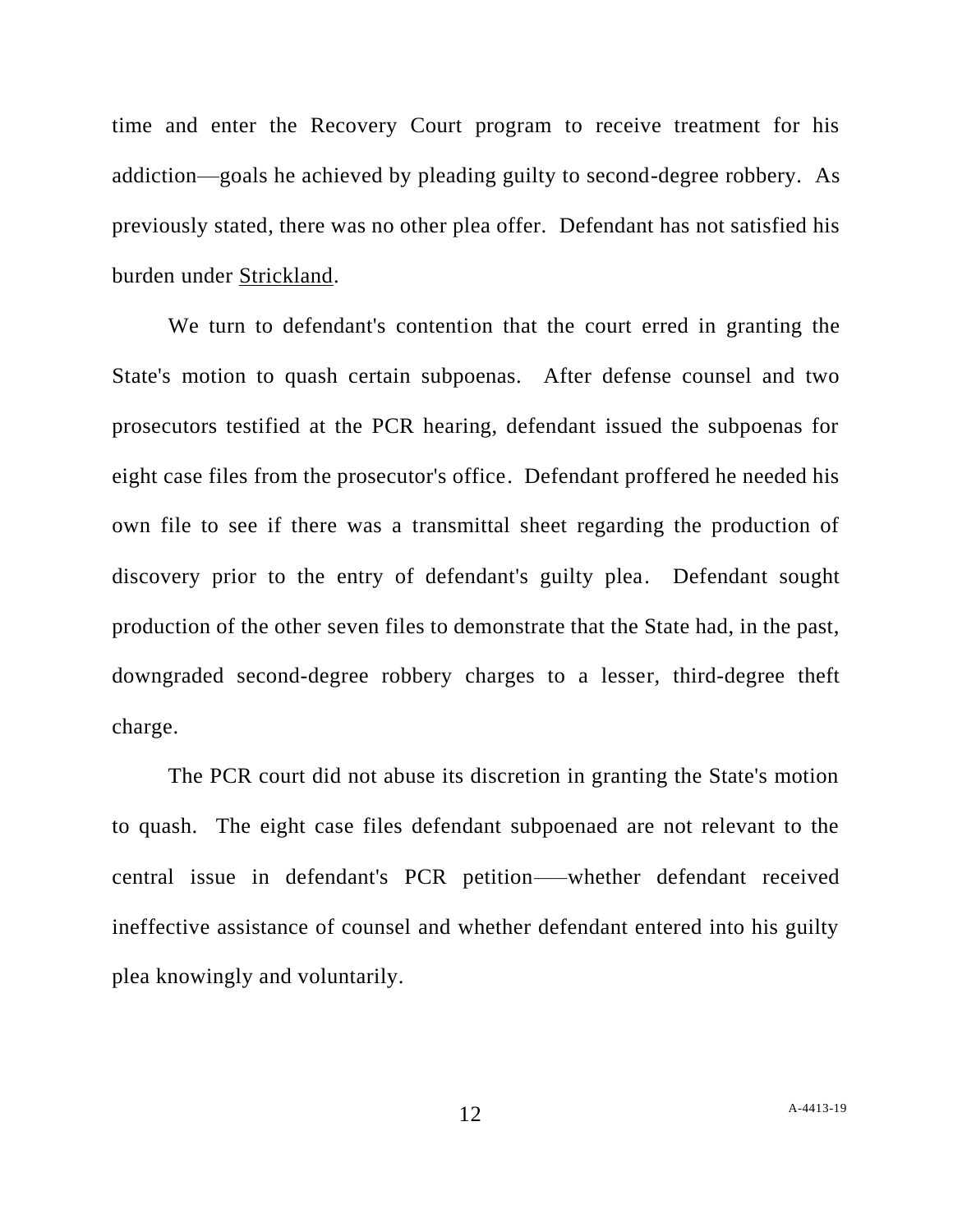The requested files did not have "a tendency in reason to prove or disprove any fact of consequence to the determination of the action." R. 401. With respect to the seven files, whether other individuals may have received a downgraded charge in a plea agreement does not prove whether defense counsel here was ineffective. Each case has a different set of facts and circumstances and stands on its own. In addition, defendant sought to compel the testimony of an assistant prosecutor who was not the assistant prosecutor on defendant's case. Any decisions she made regarding other defendants' plea agreements were not relevant or probative as to whether defendant received ineffective assistance of counsel or whether he entered into the plea knowingly and voluntarily.

The PCR court also did not err in granting the State's motion to quash the subpoena for defendant's case file. Prior to the presentation of the subpoena, the PCR court noted that the production of discovery prior to entering the guilty plea, or lack thereof, did not bear on the issue of ineffective assistance of counsel. We see no reason to disturb the court's discretionary ruling. See In re Subpoena Duces Tecum on Custodian of Recs., Crim. Div. Manager, Morris Cnty., 214 N.J. 147, 162-63 (2013).

Defendant did not present a prima facie case of ineffective assistance. The PCR judge's determination was supported by sufficient credible evidence and